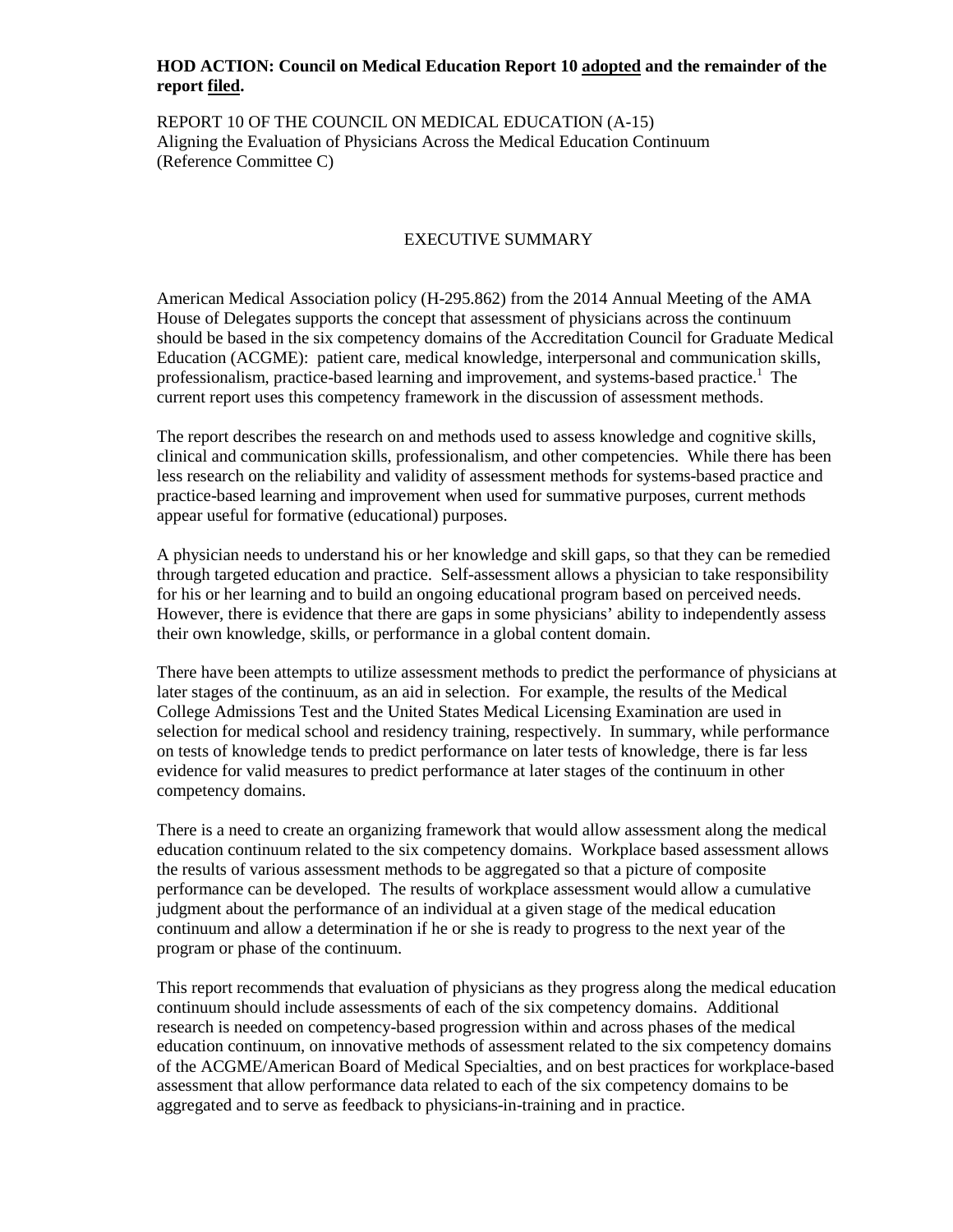## REPORT OF THE COUNCIL ON MEDICAL EDUCATION

CME Report 10-A-15

|                                                                                                          | Subject:                                                                                                                                                                                                                                                                                                                                                                                                                                                                                                                                                                                                                                                                                                                                                                                                                                                                                                                                                                                                                                      | Aligning the Evaluation of Physicians Across the Medical Education Continuum                                                                                                                                                                                                                                                                                                                                                                                                                                                                                                                                                                                                    |  |  |  |
|----------------------------------------------------------------------------------------------------------|-----------------------------------------------------------------------------------------------------------------------------------------------------------------------------------------------------------------------------------------------------------------------------------------------------------------------------------------------------------------------------------------------------------------------------------------------------------------------------------------------------------------------------------------------------------------------------------------------------------------------------------------------------------------------------------------------------------------------------------------------------------------------------------------------------------------------------------------------------------------------------------------------------------------------------------------------------------------------------------------------------------------------------------------------|---------------------------------------------------------------------------------------------------------------------------------------------------------------------------------------------------------------------------------------------------------------------------------------------------------------------------------------------------------------------------------------------------------------------------------------------------------------------------------------------------------------------------------------------------------------------------------------------------------------------------------------------------------------------------------|--|--|--|
|                                                                                                          | Presented by:                                                                                                                                                                                                                                                                                                                                                                                                                                                                                                                                                                                                                                                                                                                                                                                                                                                                                                                                                                                                                                 | William A. McDade, MD, Chair                                                                                                                                                                                                                                                                                                                                                                                                                                                                                                                                                                                                                                                    |  |  |  |
|                                                                                                          | Referred to:                                                                                                                                                                                                                                                                                                                                                                                                                                                                                                                                                                                                                                                                                                                                                                                                                                                                                                                                                                                                                                  | Reference Committee C<br>(Daniel B. Kimball, Jr., MD, Chair)                                                                                                                                                                                                                                                                                                                                                                                                                                                                                                                                                                                                                    |  |  |  |
| 1<br>$\mathbf{2}$                                                                                        | THE IDEAL CONTINUUM                                                                                                                                                                                                                                                                                                                                                                                                                                                                                                                                                                                                                                                                                                                                                                                                                                                                                                                                                                                                                           |                                                                                                                                                                                                                                                                                                                                                                                                                                                                                                                                                                                                                                                                                 |  |  |  |
| 3<br>$\overline{4}$<br>5<br>6<br>$\tau$<br>$\,8\,$<br>$\overline{9}$<br>10<br>11<br>12<br>13<br>14<br>15 | In order to provide a framework, this report begins with a description of an ideal continuum that<br>would allow determination of whether a medical student, resident or practicing physician has<br>acquired and can demonstrate the competencies that characterize a physician. As the individual<br>moves through medical school, residency training, and into practice, he or she should be able to<br>demonstrate the knowledge, skills, attitudes and behaviors related to these competencies at levels<br>of accomplishment that are appropriate to his or her stage of the medical education continuum.<br>This requires that, for each of the competencies, there will be assessment methods, tools and<br>metrics to test an individual's achievement of expected outcomes. In the ideal continuum, the<br>methods and tools used for assessment are able to determine, and in some cases predict, the<br>individual's level of accomplishment.<br>The ideal continuum for evaluation depends on the availability of the following: |                                                                                                                                                                                                                                                                                                                                                                                                                                                                                                                                                                                                                                                                                 |  |  |  |
| 16<br>17<br>18                                                                                           | $\bullet$<br>practice; and                                                                                                                                                                                                                                                                                                                                                                                                                                                                                                                                                                                                                                                                                                                                                                                                                                                                                                                                                                                                                    | Agreed-upon outcome-based competencies;<br>Performance benchmarks for each level of the continuum and for entry into and maintenance of                                                                                                                                                                                                                                                                                                                                                                                                                                                                                                                                         |  |  |  |
| 19<br>20                                                                                                 | $\bullet$                                                                                                                                                                                                                                                                                                                                                                                                                                                                                                                                                                                                                                                                                                                                                                                                                                                                                                                                                                                                                                     | A process and measurement tools to assess whether the learner can demonstrate achievement<br>of the relevant competencies at an appropriate level.                                                                                                                                                                                                                                                                                                                                                                                                                                                                                                                              |  |  |  |
| 21<br>22<br>23                                                                                           |                                                                                                                                                                                                                                                                                                                                                                                                                                                                                                                                                                                                                                                                                                                                                                                                                                                                                                                                                                                                                                               | PURPOSE AND SCOPE OF THIS REPORT                                                                                                                                                                                                                                                                                                                                                                                                                                                                                                                                                                                                                                                |  |  |  |
| 24<br>25<br>26<br>27<br>28<br>29<br>30<br>31                                                             |                                                                                                                                                                                                                                                                                                                                                                                                                                                                                                                                                                                                                                                                                                                                                                                                                                                                                                                                                                                                                                               | American Medical Association (AMA) Policy H-295.862, Alignment of Accreditation Across the<br>Medical Education Continuum, adopted at the 2014 Annual Meeting of the House of Delegates<br>(HOD), supports the concept that assessment of physicians across the continuum should be based<br>on the six competency domains of the Accreditation Council for Graduate Medical Education<br>(ACGME): patient care, medical knowledge, interpersonal and communication skills,<br>professionalism, practice-based learning and improvement, and systems-based practice. <sup>1</sup> The<br>current report uses this competency framework in the discussion of assessment methods. |  |  |  |
| 32<br>33<br>34<br>35<br>36<br>37<br>38                                                                   |                                                                                                                                                                                                                                                                                                                                                                                                                                                                                                                                                                                                                                                                                                                                                                                                                                                                                                                                                                                                                                               | This report is the second in a series. Council on Medical Education Report 4-A-14, Alignment of<br>Accreditation Across the Medical Education Continuum, discussed how accreditation could be<br>aligned from medical school through residency. It concluded that there should be collaboration<br>among interested stakeholder groups to identify guidelines for the general level of learners'<br>competencies as they move from one stage of the continuum to the next. The current report<br>summarizes approaches to evaluating physicians across the continuum from entry to medical<br>school into practice and describes the following:                                 |  |  |  |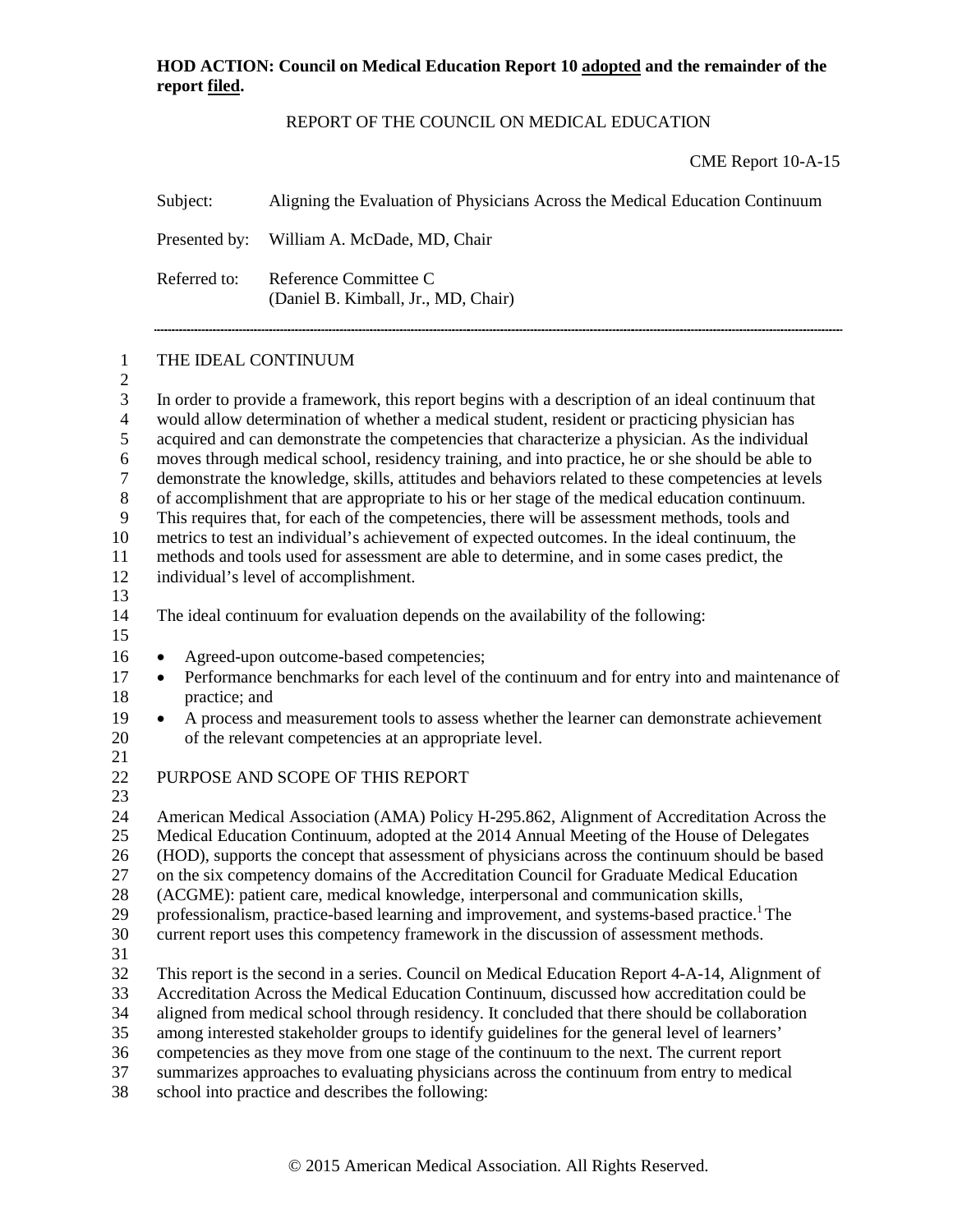• The methods and tools currently used to assess knowledge, skills, attitudes and behaviors relevant to competency domains during the stages of the medical education continuum. <sup>3</sup> • The status of efforts to use assessment to predict individuals' success during training and in practice. practice. 5 • The status of and potential approaches to using a competency framework for aligning assessment across the continuum. assessment across the continuum.  $\frac{7}{8}$ THE DEFINITION OF ASSESSMENT AND RELATED CONCEPTS The evaluation of physician learners across the continuum should include a variety of assessment methods to allow a judgment about an individual's attainment of specific knowledge, skills, and behavioral and attitudinal outcomes. As described by Boulet and McKinley, assessments: must be practical, yield sufficiently precise measures of ability, and allow one to make justifiable inferences concerning the qualities or abilities of those being evaluated.2 Through the use of relevant assessment methods, it can be accurately and consistently determined whether and at what level the expected competencies have been acquired by a given learner. *Validity and Reliability* The validity of an assessment tool (e.g., a multiple-choice test, a clinical skills examination) relates to whether it actually measures the "construct" (the characteristic) that it intends to measure (e.g., 24 professionalism).<sup>3</sup> The assessment tool needs to be tested (validated) to ensure that it is accurately measuring all the relevant components of the construct (e.g., medical knowledge). The reliability of an assessment tool relates to the consistency of scores when the tool is administered repeatedly 27 within a short timeframe to the same learner.<sup>3</sup> Both reliability and validity must be considered in determining if a given assessment tool is appropriate for the desired purpose. *Formative and Summative Assessment Formative* assessment is designed to provide feedback to individuals for purposes of their learning and improvement. In formative assessment, the results are used by the learner for his or her own purposes and the results do not contribute to an external decision about the learner, such as progress to the next level of training or grading. *Summative* assessment, in contrast, contributes to final judgments, such as pass-fail decisions. The same types of assessment methods or tools may be used for both formative and summative assessment, though the level of feedback to the learner will differ. In formative assessment, the learner receives detailed information about his or her performance, such as content areas where performance was strong or weak. In summative assessment, the learner likely will receive only a score/set of subscores or a decision, such as pass or fail. OVERVIEW OF THE ASSESSMENT METHODS USED IN VARIOUS PHASES OF THE EDUCATIONAL CONTINUUM *Assessment of Knowledge and Cognitive Skills* 48 Assessment of knowledge is often done through tests using multiple-choice questions (MCQs).<sup>4</sup> The MCQ format came into prominence in the 1950s. For example, the National Board of Medical Examiners engaged in statistical studies related to the validity and reliability of tests using MCQs

and found reliability and validity of the format appropriate for licensure examinations and superior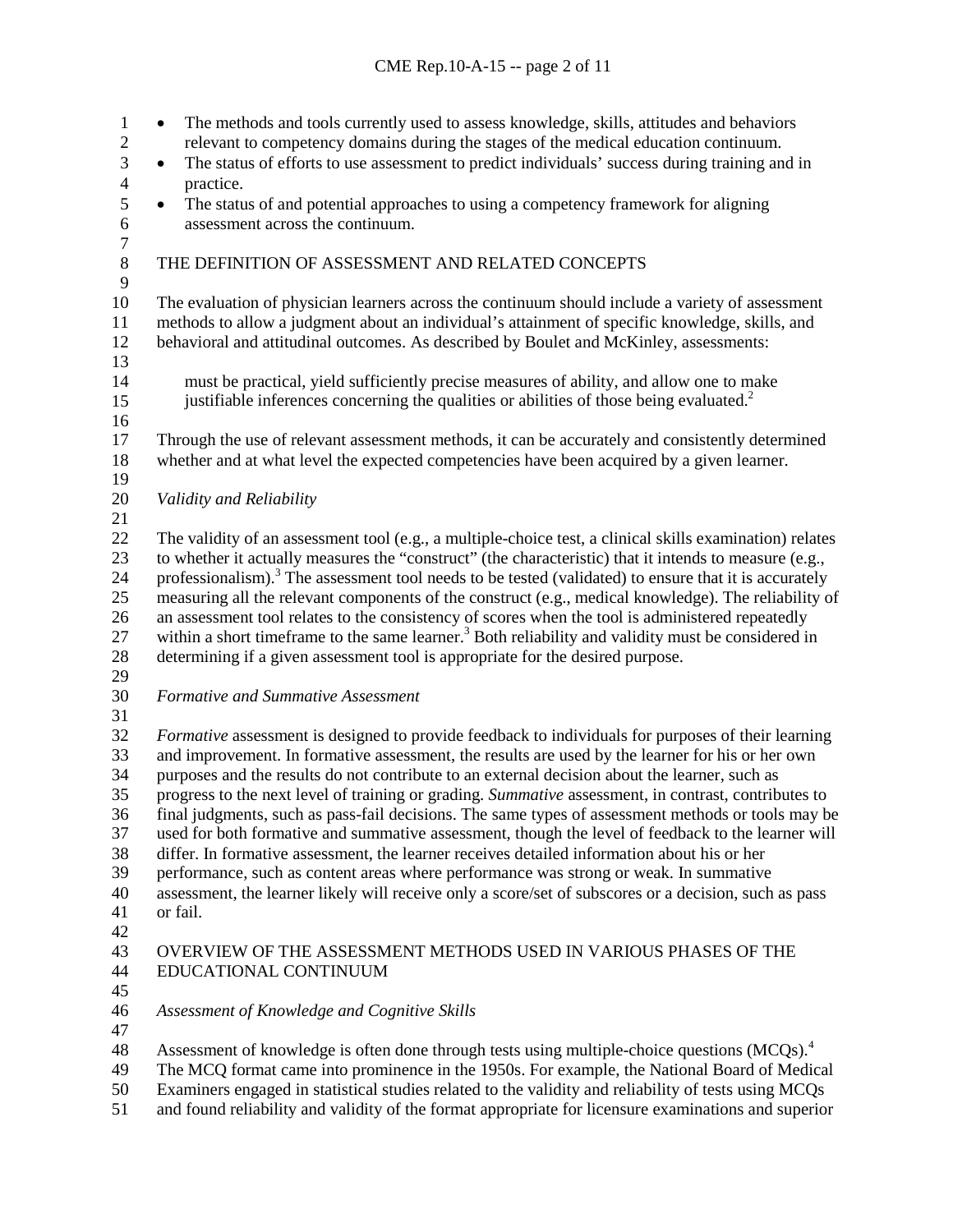1 to methods that had been used, such as essay questions.<sup>5</sup> Today, tests using MCQs are used across

- the continuum from preadmission testing (the Medical College Admission Test) through the
- medical specialty board certification and re-certification examinations in the various specialties.
- The MCQ format allows a wide variety of objectives to be tested and the test to be easily scored.<sup>4</sup><br>5 However, care must be taken that questions match the expected competency that the learner shoul However, care must be taken that questions match the expected competency that the learner should
- 
- 6 demonstrate. For example, questions that simply expect the recall of previously learned<br>
7 information are not appropriate when the goal is to assess higher-level skills, such as me information are not appropriate when the goal is to assess higher-level skills, such as medical
- reasoning or problem-solving.
- 

 Cognitive skills, such as problem-solving, also can be assessed through observation of the learner in a classroom or workplace setting. During medical school, formats such as problem-based learning allow an assessment of how well learners identify and utilize information related to 13 clinical problems. As the medical student gains more experience, he/she applies this skill in the context of real patients during clerkships, where the skill is assessed through supervisor context of real patients during clerkships, where the skill is assessed through supervisor observation. In medical school and residency training, cognitive skills such as clinical judgment also can be assessed through more structured observational techniques, such as case-based 17 discussion/chart stimulated recall.<sup>6</sup> In these situations, the individual is observed demonstrating his/her thought processes related to the care of real patients. Observational assessment methods,

- 19 even under controlled conditions, require appropriate training of evaluators.<sup>6</sup>
- 

*Assessment of Clinical and Communication Skills*

 Assessment of procedural skills may occur in isolation (i.e., the performance of a specific task, such as examining the abdomen or suturing) or along with assessment of cognitive skills (i.e., the performance of a physical examination with the results used by the examinee to develop a problem list or management plan). Similarly, communication skills may be assessed alone (e.g., the ability to ask open-ended questions or to put the patient at ease) or in the context of eliciting information that allows a specific diagnosis to be made.

 There are a variety of assessment methods and tools that are used for the evaluation of clinical and communication skills within the clinical setting. All are based on observation of performance with real patients during a single clinical encounter or cumulative over time. For example, the mini- clinical evaluation exercise (mini-CEX), developed in the 1990s, is a workplace-based single encounter assessment that evaluates patient encounters in the clinical setting. It is useful for the assessment of a variety of competencies, including professionalism, interviewing/communication 36 and physical examination and allows for immediate post-encounter feedback.<sup>8,9</sup> The mini-CEX is 37 used during medical school and residency training.<sup>10</sup> In summary, many tools, such as checklists and rating scales, are used during medical school and residency training to assess students, 39 residents and fellows in the clinical setting.<sup>10</sup> Often the tools are developed and used within one medical school or residency program. According to a systematic review of the literature, few tools have been "thoroughly evaluated and tested" for their reliability and validity, the mini-CEX being 42 one exception.

Assessment of clinical skills also can occur in a simulated setting. The Objective Structured

Clinical Examination (OSCE) first was described in 1975 as a way to enhance the reliability and

validity of clinical skills assessment and to ensure that learners (medical students and residents) are

47 systematically observed performing core clinical skills.<sup>11,12</sup> OSCEs consist of a series of cases that

- require the individual to elicit information through history and/or physical examination and/or to
- use clinical information in follow-up, such as creating a differential diagnosis or management plan.
- 50 OSCEs are widely used within individual medical schools for formative or summative purposes.<sup>13</sup>

The United States Medical Licensing Examination Step 2-Clinical Skills is an OSCE-based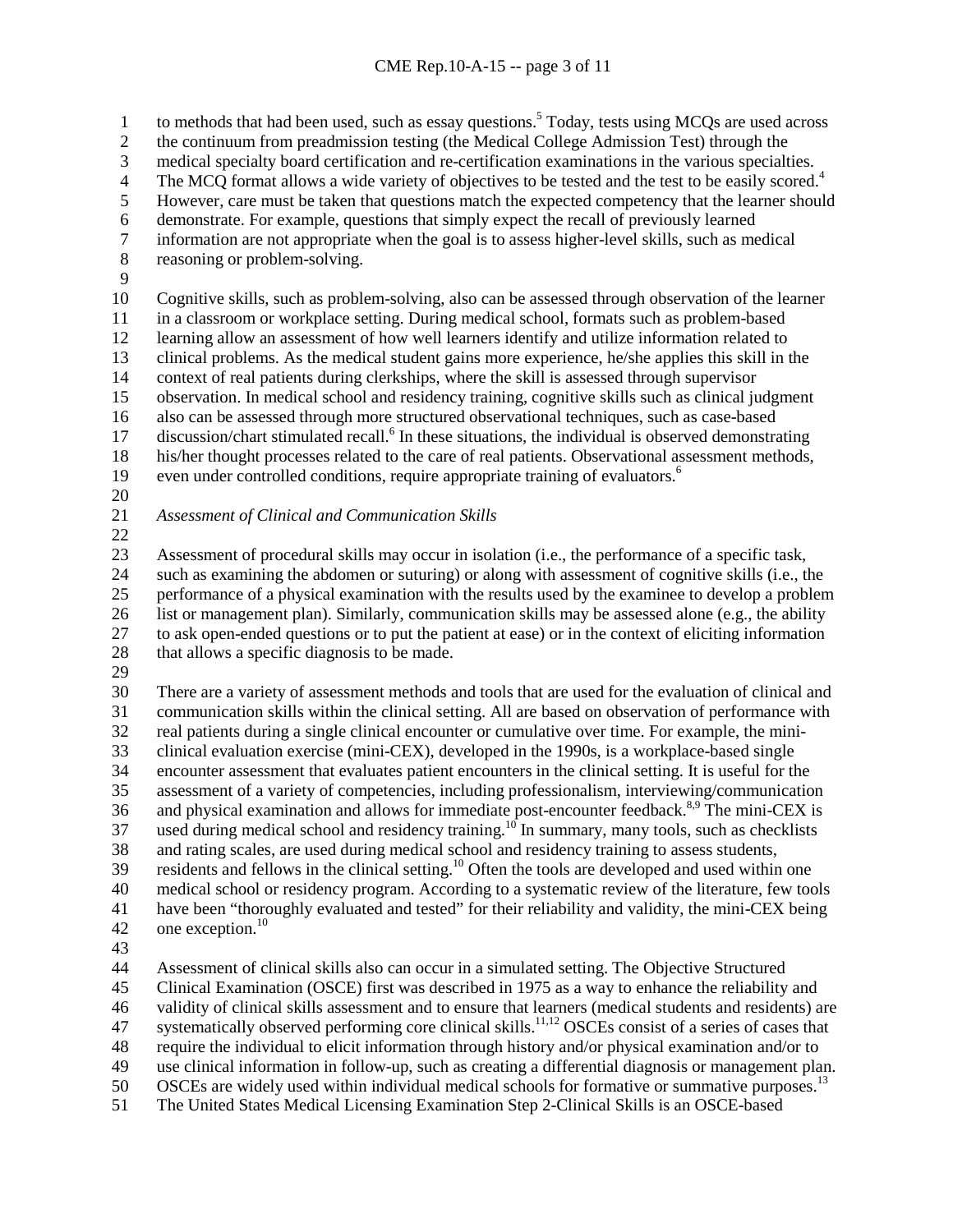examination. In the 2013-2014 academic year, 96 percent of MD-granting medical schools required

- 2 students to take the examination and 67 percent required a passing score for advancement or 3 graduation.
- 
- 
- $\frac{4}{5}$ High-fidelity simulation has been noted to be useful in assessing both technical and non-technical
- 6 skills. While there is evidence for the face validity of these measures, the evidence for their reliability and predictive validity is not as clear.<sup>6</sup>
- 7 reliability and predictive validity is not as clear.<sup>6</sup>
- 

 Methods that allow assessment of written communication skills include review of clinical documentation (e.g., chart review, patient write-ups). For example, there is widespread use of 11 clinical documentation review during required clinical clerkships.<sup>7</sup> Review of clinical records as an assessment methodology extends into residency training and, in some cases, into clinical practice. 13 For example, in practice there could be assessment of the accuracy and adequacy of the clinical<br>14 record and of whether information has been shared with appropriate parties, such as patients and record and of whether information has been shared with appropriate parties, such as patients and referring physicians. There is little information in the literature about the extent to which the review of physician records occurs in a systematic manner.

- 
- *Assessment of Professionalism*
- 

 Professionalism may be characterized in a variety of ways and each has implications for assessment. For purposes of this report, professionalism is considered to be a "characteristic or 22 attribute that is identifiable within individuals"<sup>14</sup> and is assessed though the observation of behavior in actual or simulated settings. The complexity of assessing professionalism arises from the different characteristics included in the definition (e.g., altruism, integrity) by different groups and 25 the need to operationalize these characteristics into observable behaviors.<sup>14</sup> For purposes of assessment, professionalism has been considered as a "global construct" (that is, a composite 27 characteristic) or as a set of individual, though perhaps related, characteristics.<sup>15</sup>

 Regardless of the complexities, professionalism is widely evaluated during medical school and 30 residency training and also is considered during the admission process.<sup>14</sup> For example, medical schools use a variety of methods to assess professionalism (Table 1).

### ------------------------------------------------------------------------------------------------------------------ TABLE 1: METHODS USED BY MEDICAL SCHOOLS IN THE 35 ASSESSMENT OF PROFESSIONALISM (2012)<sup>16</sup>

# 

# 37 METHOD NUMBER AND % OF SCHOOLS

| JU. |                                                                  |     |      |  |
|-----|------------------------------------------------------------------|-----|------|--|
| 39  | Observation by clinical faculty during clerkships                | 134 | 100% |  |
| 40  | Observation during small group sessions in the preclinical years | 129 | 96%  |  |
| 41  | Observation by residents                                         | 126 | 94%  |  |
| 42  | Observation during laboratory sessions                           | 118 | 88%  |  |
| 43  | OSCE with one or more professionalism stations                   | 99  | 74%  |  |
| 44  | Comments from other health professionals                         | 79  | 59%  |  |
| 45  | Comments from patients                                           | 55  | 41%  |  |
| 46  |                                                                  |     |      |  |
|     |                                                                  |     |      |  |

Assessment of professionalism can occur as a single point-in-time evaluation, such as the mini-

CEX; composite performance over time, such as in an end-of-clerkship evaluation; or a critical

50 incident, such as the reporting of an incident of unprofessional behavior.<sup>17</sup> In residency training, the

ACGME milestones for all specialties include an assessment of various aspects of professionalism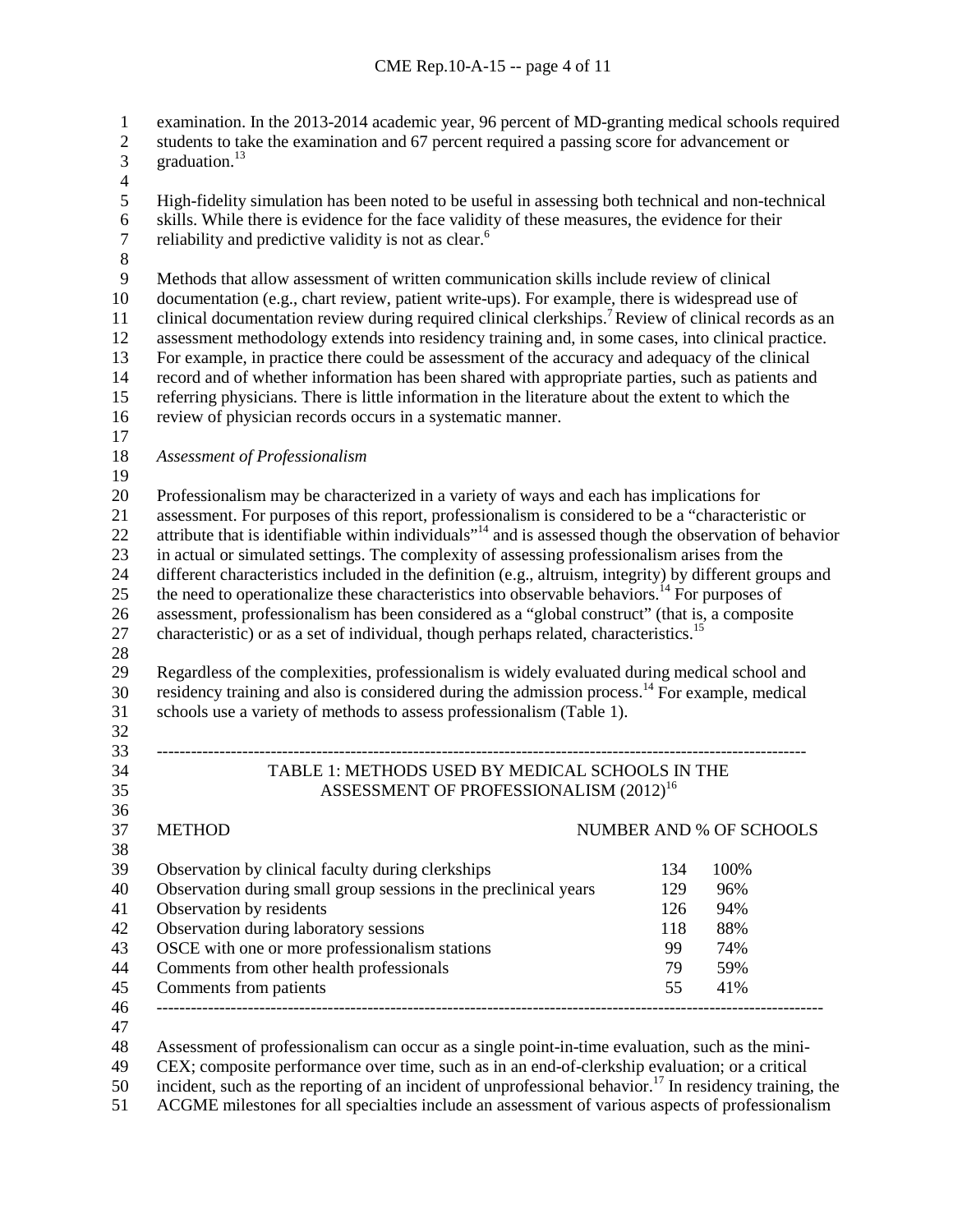1 over time.<sup>1</sup> While the milestones for each specialty include an evaluation of professionalism, each

- organizes the components of professionalism (and consequently the specific behaviors evaluated) differently.
- $\frac{4}{5}$

Other tools are being used to support formative and summative evaluation of professionalism.

- 6 Portfolios are being used in medical school and residency as a means to store information from a<br>7 variety of assessment methods, to allow the creation of a comprehensive view of the individual
- 7 variety of assessment methods, to allow the creation of a comprehensive view of the individual<br>8 over time. <sup>6</sup> The move to electronic portfolios has increased their flexibility and utility, though over time.<sup>6</sup> The move to electronic portfolios has increased their flexibility and utility, though
- 9 security of information remains an issue.<sup>18</sup>
- 
- *Systems to Assess Multiple Competencies*
- 

13 While the previous discussion focused on the tools and methods typically used to assess single<br>14 competency domains, there are systems and processes in place to address the physician's competency domains, there are systems and processes in place to address the physician's accomplishments across the six competency domains, including systems-based practice and practice-based learning and improvement. The ACGME milestones project includes the ongoing 17 assessment of each of the six competency domains in each specialty.<sup>1</sup> This system is designed to monitor a resident's ongoing progress in more than 30 areas per specialty so that the graduate's 19 readiness for unsupervised practice can be documented.<sup>1</sup> Similarly, the American Board of Medical Specialties Maintenance of Certification (MOC) program addresses the six competency domains 21 using multiple methods for learning and assessment.<sup>19</sup> Such comprehensive assessment systems can provide information for physicians and others to use for tracking progress along the continuum. 

 This report has described many tools and methods that are available to assess medical knowledge, patient care, interpersonal and communication skills, and professionalism. A variety of processes exist, such as those used by the individual medical specialty boards for Part IV of the MOC 27 program, to assess systems-based practice and practice-based learning and improvement.<sup>34</sup> In

28 general, however, less research has been conducted to determine their reliability and validity for<br>29 summative purposes. They are able to provide useful formative feedback to individual physicians

- summative purposes. They are able to provide useful formative feedback to individual physicians and their practices.
- 

# THE BENEFITS AND LIMITATIONS OF SELF-ASSESSMENT

 Physicians need to understand their knowledge and skill gaps, so that they can be remedied through targeted education and practice. Self-assessment allows physicians to take responsibility for their learning and to build an ongoing educational program based on perceived needs. However, reviews of the literature have cast doubts on physicians' ability to independently assess their own knowledge, skills, or performance in a global content domain as compared with an appropriate 39 external assessment measure.<sup>20,21</sup> In summary, self-assessment is important but insufficient in itself to allow physicians to identify areas in which they need to improve. To address this, researchers have pointed to the importance of external assessments. In addition, the creation of objective measurements or benchmarks of performance and the use of an external appraiser to facilitate self-43 assessment could be useful.<sup>20</sup>

# METHODS AND TOOLS TO PREDICT PERFORMANCE

There has been a great deal of research on what tools/measures are useful to predict the

- performance of a physician-in-training or a physician in a future phase of the continuum, including
- 49 in practice.<sup>22</sup> Some of these measures, for example, the Medical College Admission Test (MCAT)
- and the United States Medical Licensing Examination (USMLE), are widely used in admission
- decisions to medical school and residency programs, respectively. In summary, though, reviews of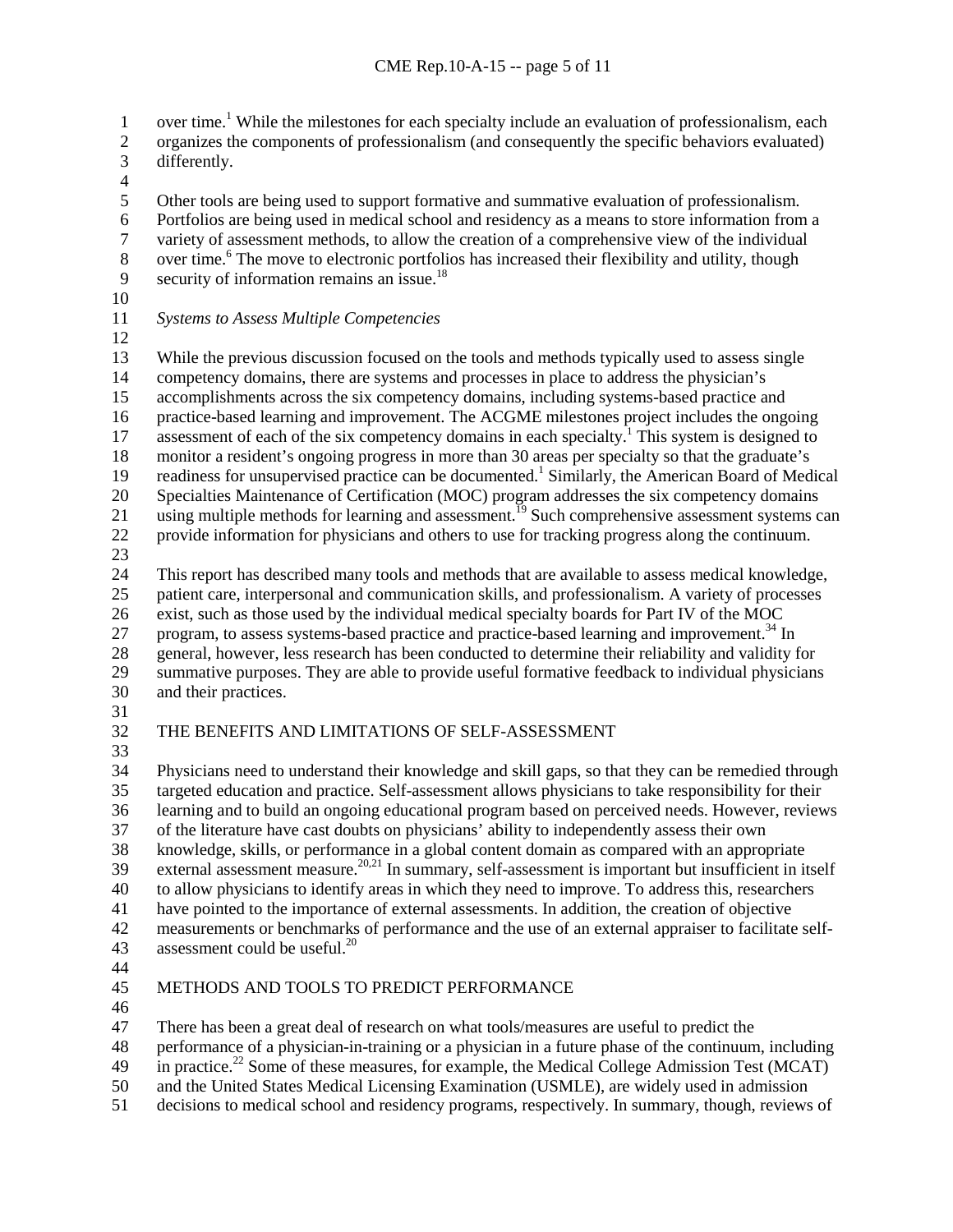the literature indicate that clinical competence is complex and that no one measure is sufficient to

predict overall performance after medical school graduation.<sup>22</sup> This section summarizes research

linking tools or measures with specific outcomes, such as future examination or clinical

4 performance. In summary, while performance on tests of knowledge tends to predict performance<br>5 on tests of knowledge, there is far less evidence for valid measures to predict performance at later

on tests of knowledge, there is far less evidence for valid measures to predict performance at later

- stages of the continuum in other competence domains.
- $\frac{7}{8}$

*Predicting Success in Medical School*

 In their selection processes, medical schools typically rely to varying degrees on the MCAT, the college grade point average (GPA) and interviews. There has been much research done on how well the MCAT predicts performance during medical school. Statistical analyses reveal that the 13 MCAT score has a significant relationship to USMLE Step 1 performance (predicts about 43 percent of the variance) and a much smaller relationship to Step 2 performance (predicts about percent of the variance) and a much smaller relationship to Step 2 performance (predicts about 18 15 percent of the variance).<sup>23</sup> In general, the total MCAT score has a medium predictive validity for basic science course performance (19 percent of the variance) and clinical (clerkship) performance (15 percent of the variance), and medical school grades were best predicted by a combination of MCAT scores and undergraduate GPA, though the percent of the variance explained was not 19 high.<sup>23,24</sup> These results indicate that there are other factors that influence performance in medical

- school.
- 

 Some form of interview is used as part of the admission process to, in part, assess nonacademic 23 personal qualities and to predict nonacademic success.<sup>25</sup> Concerns have been raised, however, 24 about lack of consistency and objectivity in an unstructured interview.<sup>26</sup> To address this issue, new formats have been created that exhibit more standardization. The multiple mini-interview (MMI) uses a number of brief encounters modeled after the OSCE. As utilized by the McMaster University MD program, candidates have a short period of time to respond to questions or 28 situations alone or with other applicants. All applicants experience the same scenarios. In an early<br>29 study, the MMI was independently predictive of performance on the Medical Council of Canada study, the MMI was independently predictive of performance on the Medical Council of Canada 30 Qualifying Examination (MCCQE).<sup>27</sup> The MCCQE is similar to the USMLE. The MMI is a type of

 situational judgment test. This type of assessment has been shown to be useful to select for a 32 variety of nonacademic or professional attibutes.

*Predicting Success in Residency Training*

 USMLE Step 1 scores are commonly used by residency program directors to select applicants for interviews.<sup>29</sup> However, USMLE performance can be influenced by a variety of factors, such as the curriculum of the medical school, the assessment methods used by the school, and the clinical experience of the student at the time the exam is taken.

 A review of the literature did not show a statistically significant correlation between USMLE Step 1 and 2 scores and reliable measures of procedural and clinical skill acquisition among residents and fellows. There is, however, correlation between USMLE scores and the scores on MCQ-based 44 medical specialty board examinations.<sup>29</sup> There also was a significant correlation between USMLE Step 2 scores and the scores on the in-training examination in one specialty.<sup>30</sup>

*Predicting Success in Practice*

A systematic review of the literature<sup>22</sup> found few studies of the relationship between performance

in the early stage of the continuum (i.e., medical school) and performance in practice. One

substantive area of inquiry is related to the identification of individuals who would experience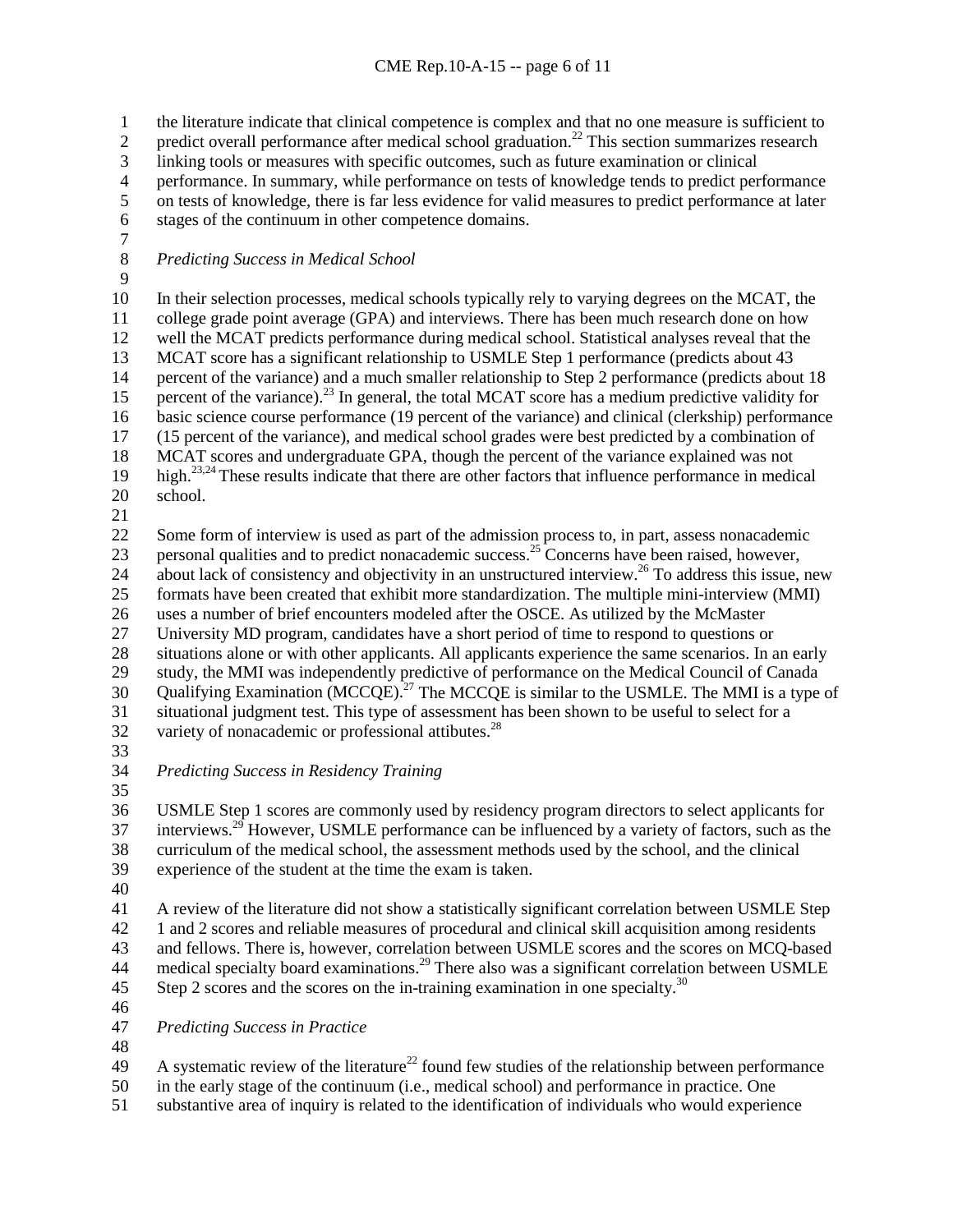future adverse actions. Studies have linked behaviors in medical school and residency training related to professionalism with the risk of disciplinary actions by state medical licensing boards. 3 Behaviors in medical school that were statistically related to licensing board actions were defined<br>4 by the authors as "severe irresponsibility" and "severely diminished capacity for self-4 by the authors as "severe irresponsibility" and "severely diminished capacity for self-<br>5 improvement."<sup>31</sup> A national study of internal medicine residents found that low profes improvement. $^{31}$  A national study of internal medicine residents found that low professionalism 6 ratings on the Residents' Annual Evaluation Summary predicted increased risk for disciplinary<br>
2 action by state medical licensing boards. The study also found that progressively increasing action by state medical licensing boards. The study also found that progressively increasing professionalism ratings and higher scores on the American Board of Internal Medicine certification 9 examination were associated with less risk for subsequent disciplinary action.<sup>32</sup> Clinical performance at all levels of the continuum is complex, and little is known about the relationship between performance measures early in the continuum and longer-term practice 13 outcomes.<sup>22</sup> There is a need, therefore, for a more systematic approach to study of the predictive value of assessment methods and tools. APPROACHES TO ALIGNING ASSESSMENT ACROSS THE CONTINUUM What type of assessment system would allow the performance of an individual to be determined through valid and reliable means at various stages of the continuum? Based on research to date, external assessment of clinical knowledge using "written" tests can be both predictive from one stage of the continuum to the next and can have appropriate levels of reliability and validity. There would be a need, however, to ensure that the test blueprint (the number of questions per content 23 area) samples appropriately from the discipline domain being tested<sup>2</sup> and that the questions are at an appropriate level for the stage of the continuum. There are methods, such the OSCEs and mini- CEX, to assess distinct cognitive and procedural skills. These also, when properly developed and administered, have appropriate statistical properties. Performance benchmarks (e.g., passing scores) for all these could be set based on the stage of the continuum. There are many other 28 domains of clinical competence that are assessed in various ways, but these assessments tend to<br>29 occur in isolation and do not allow a composite picture of knowledge and skills at a given phase occur in isolation and do not allow a composite picture of knowledge and skills at a given phase of an individual's professional development. *Workplace-based Assessment as an Organizing Framework* There is a need to create an organizing framework that would allow assessment along the medical education continuum related to the six competency domains. Workplace-based assessment is defined as: the assessment of working practices based on what doctors actually do in the clinical setting and predominantly carried out in the workplace itself.<sup>33</sup> Workplace-based assessment can be a format for collecting and aggregating performance data from quantitative and qualitative sources about a breadth of clinical skills. As such, it can be used to provide feedback about physicians' development of these skills as they progress along the 44 continuum.<sup>33</sup> The tools that typically are used for workplace-based assessment can be categorized as: • Documentation of work experience, such as patient encounter logs. • Observation of individual clinical encounters, such as the mini-CEX. • Discussion of individual clinical cases, such as chart stimulated recall. <sup>49</sup> • Feedback from peers and others on routine performance.<sup>6</sup>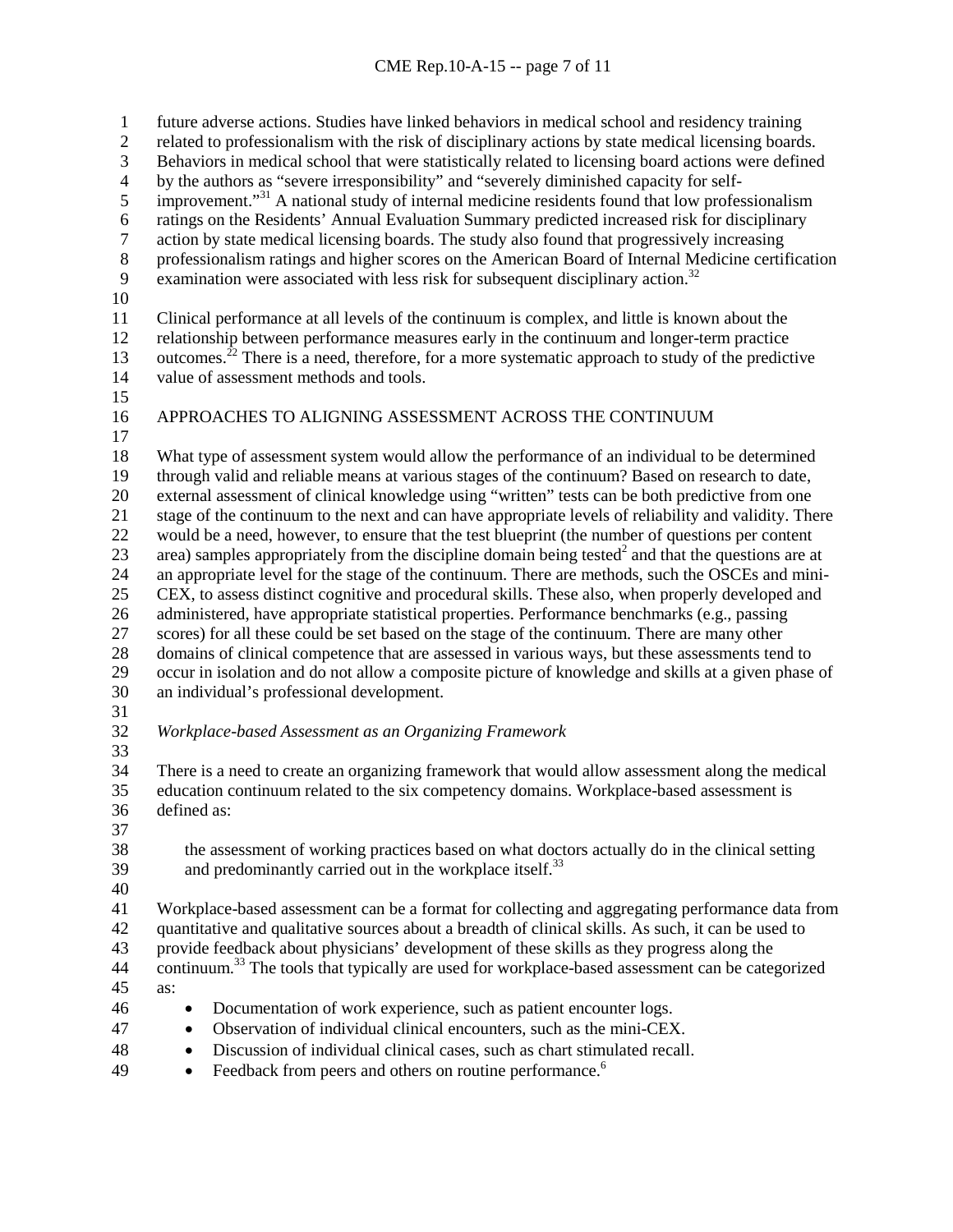These techniques have been described in an earlier section of this report. Workplace-based

- assessment allows the results to be aggregated so that a picture of composite performance can be developed.
- $\frac{4}{5}$

### *Setting Benchmarks of Performance*

6<br>7 The results of workplace-based assessment would allow a cumulative judgment about the performance of an individual at a given stage of the medical education continuum and allo performance of an individual at a given stage of the medical education continuum and allow a determination of readiness for progression to the next year of the program or phase of the continuum. How then do we know if the level of performance that is achieved is appropriate? Benchmarks for individual measures, such as the passing score on a written test and an OSCE, are common. However, benchmarks for the aggregate performance of an individual are not. One 13 example that has been implemented is the milestones component of the ACGME Next<br>14 Accreditation System.<sup>1</sup> Residency programs will evaluate residents in each of the comp Accreditation System.<sup>1</sup> Residency programs will evaluate residents in each of the competency domains at intervals and submit composite milestone data on residents to the ACGME every six months. The results of the milestone evaluations will place each resident along a performance 17 continuum for each competency domain.<sup>1</sup> While this information will be used as part of the accreditation process, it is not clear how it will be used in decisions within a residency program about progression for individual residents.

 The issue of benchmarks for progression decisions is an important one, since competency-based curricula permit the advancement/promotion of an individual within medical school and from medical school to residency that is not time-based. That is, a medical student or a resident could complete the educational program in less than the standard time if he or she meets the requirements of the program's competencies. While theoretically attractive, there is a need to set appropriate performance benchmarks to determine if the requirements have been met. This is not just a theoretical need. In the 2013-2014 academic year, 17 medical schools (12%) reported having a 28 time flexible/competency-based curriculum for all students.<sup>7</sup>

- 
- 

## SUMMARY AND RECOMMENDATIONS

 The goal of ensuring that physicians are knowledgeable and skilled depends on an assessment system that allows both formative feedback to improve performance and summative decisions based on valid and reliable measures. The system should be coordinated so that progression in knowledge and skill development can be monitored across the stages of the medical education continuum. While there has been progress in achieving this outcome, more work is needed in two areas. One is assessment of the competency areas of systems-based practice and practice-based learning and improvement. Another area is to move beyond the individual competency areas to ensure that physicians are prepared for the complexities of medical practice. The Council on Medical Education recommends that the following recommendations be adopted

- and that the remainder of this report be filed.
- 

 1. That our American Medical Association (AMA) support the concept that evaluation of physicians as they progress along the medical education continuum should include the following:

- 
- a. Assessments of each of the six competency domains of patient care, medical knowledge, interpersonal and communication skills, professionalism, practice-based learning and improvement, and systems-based practice; and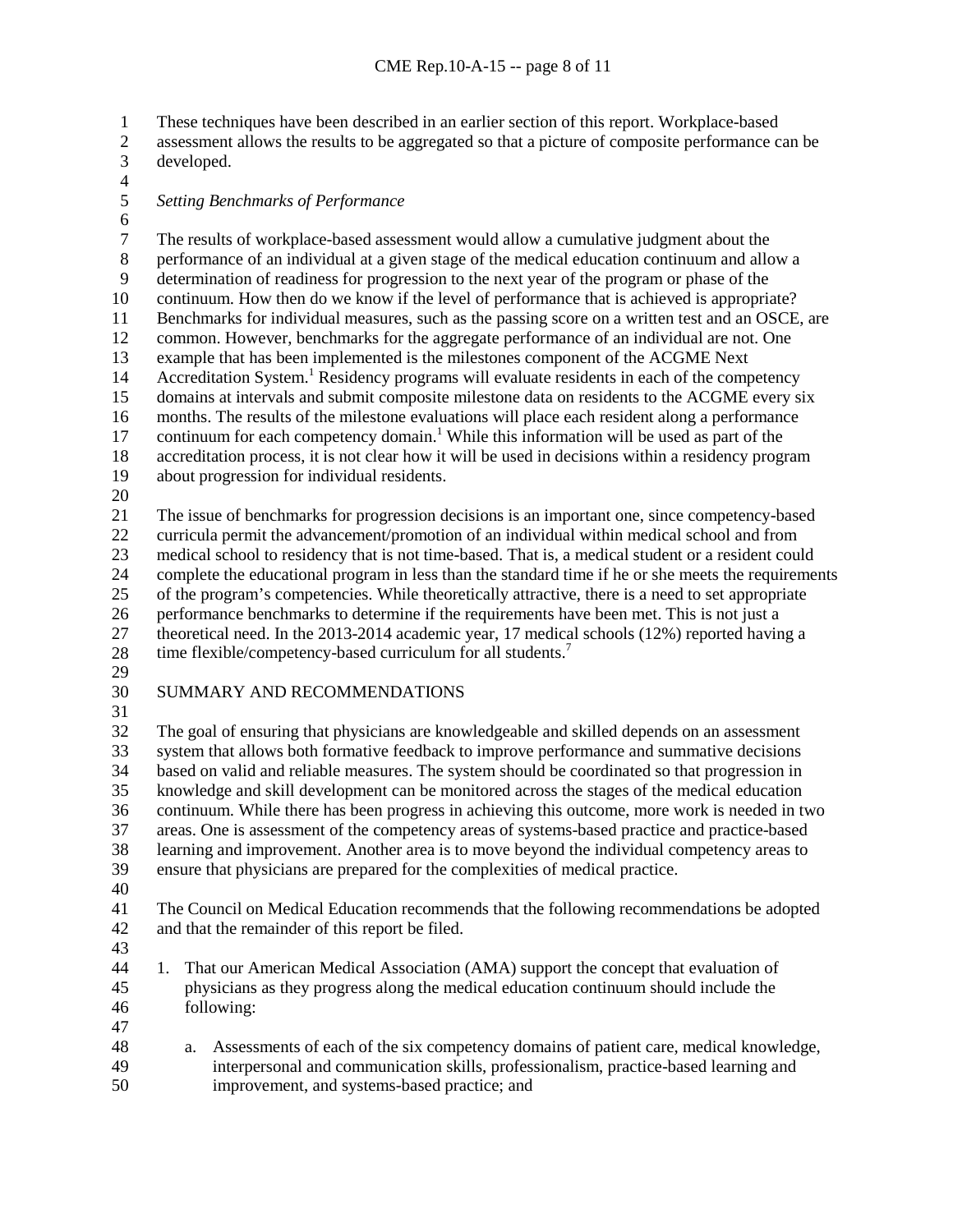| 1<br>2<br>3 |    |                                                                                            | b. Use of assessment instruments and tools that are valid and reliable and appropriate for each<br>competency domain and stage of the medical education continuum. (New HOD Policy)    |
|-------------|----|--------------------------------------------------------------------------------------------|----------------------------------------------------------------------------------------------------------------------------------------------------------------------------------------|
| 4           |    | 2. That our AMA encourage study of competency-based progression within and between medical |                                                                                                                                                                                        |
| 5           |    | school and residency.                                                                      |                                                                                                                                                                                        |
| 6           |    |                                                                                            |                                                                                                                                                                                        |
|             |    | a.                                                                                         | Through its Accelerating Change in Medical Education initiative, our AMA should study                                                                                                  |
| 8           |    |                                                                                            | models of competency-based progression within the medical school.                                                                                                                      |
| 9           |    |                                                                                            |                                                                                                                                                                                        |
| 10          |    | $b_{\cdot}$                                                                                | Our AMA should work with the Accreditation Council for Graduate Medical Education                                                                                                      |
| 11          |    |                                                                                            | (ACGME) to study how the Milestones of the Next Accreditation System support                                                                                                           |
| 12          |    |                                                                                            | competency-based progression in residency. (Directive to Take Action)                                                                                                                  |
| 13          |    |                                                                                            |                                                                                                                                                                                        |
| 14<br>15    |    | 3. That our AMA encourage research on innovative methods of assessment related to the six  |                                                                                                                                                                                        |
| 16          |    |                                                                                            | competency domains of the ACGME/American Board of Medical Specialties that would allow<br>monitoring of performance across the stages of the educational continuum. (Directive to Take |
| 17          |    | Action)                                                                                    |                                                                                                                                                                                        |
| 18          |    |                                                                                            |                                                                                                                                                                                        |
| 19          | 4. |                                                                                            | That our AMA encourage ongoing research to identify best practices for workplace-based                                                                                                 |
| 20          |    |                                                                                            | assessment that allow performance data related to each of the six competency domains to be                                                                                             |
| 21          |    |                                                                                            | aggregated and to serve as feedback to physicians in training and in practice. (Directive to Take                                                                                      |
| 22          |    |                                                                                            | Action)                                                                                                                                                                                |

Fiscal Note: Less than \$500.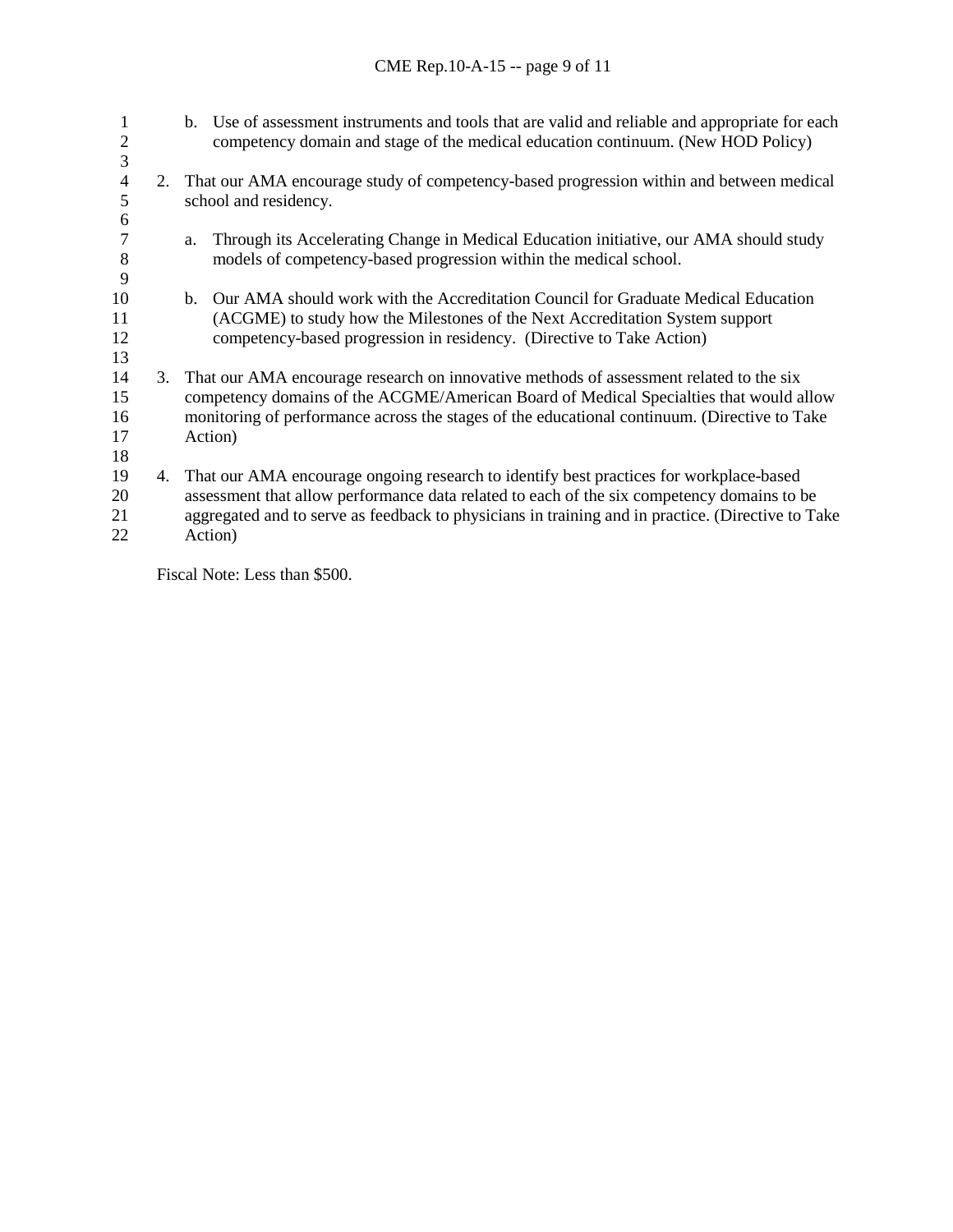## **REFERENCES**

- 1. Nasca TJ, Philibert I, Brigham T et al. The next accreditation system Rationale and Benefits. NEJM 2012;366(March):1051-1056.
- 2. Boulet J, McKinlet DW, Criteria for Good Assessment. In McGaghie WC (editor). International Best Practices for Evaluation in the Health Professions. 2013.Radcliffe Publishers. London. pp19-43.
- 3. Schuwirth L, Colliver j, Gruppen L et al. Research on Assessment Practices. In McGaghie WC (editor). International Best Practices for Evaluation in the Health Professions. 2013.Radcliffe Publishers. London. pp 59-75.
- 4. Juul D. Evaluation of Knowledge Acquisition, In McGaghie WC (editor). International Best Practices for Evaluation in the Health Professions. 2013.Radcliffe Publishers. London.pp127- 128
- 5. Cowles JT, Hubbard JP. Validity and reliability of the new objective test. Journal of Med Educ. 1954;29(6):30-34.
- 6. Boursicot K, Etheridge L, Setna Z et al. In McGaghie WC (editor). International Best Practices for Evaluation in the Health Professions. 2013.Radcliffe Publishers. London. pp 97- 125.
- 7. 2013-2014 LCME Part II Annual Medical School Questionnaire. Sent to the deans of the 140 MD-granting medical schools, with a 100% response rate.
- 8. Pelgrim EAM, Kramer AWM, Mokkink HFA et al. In training assessment using direct observation of single-patient encounters: A literature review. Adv in Health Sci Educ 2011;16:131-142.
- 9. Norcini JJ, Blank LL, Duffy FD et al. The mini-CEX: A method for assessing clinical skills. Annals of Internal Medicine 2003;138(6):476-481.
- 10. Kogan JR, Holmboe ES, Hauer KE. Tools for direct observation and assessment of clinical skills of medical trainees. JAMA 2009;302(12):1316-1326.
- 11. Khan KZ, Ramachandran S, Gaunt K et al. The Objective Structures Clinical Examination (OSCE): AMEE Guide No. 81. Part I: An historical and theoretical perspective. Medical Teacher 2013;35(9):1437-46(e)
- 12. Fromme HB, Karani R, Downing SM. Direct observation in medical education: A review of the literature and evidence for validity. Mt Sinai J Med 2009;76(4):365-371.
- 13. Barzansky B, Etzel SI. Medical schools in the United States, 2013-2014. JAMA 2014;312(22):2421.
- 14. Hodges BD, Ginsburg S. Assessment of Professionalism. In McGaghie WC (editor). International Best Practices for Evaluation in the Health Professions. 2013.Radcliffe Publishers. London. pp 136-167.
- 15. Veloski J, Hojat M. Measuring Specific Elements of Professionalism: Empathy, Teamwork, and Lifelong Learning. In Stern JT (editor), Measuring Medical Professionalism, 2006.Oxford University Press. Oxford. pp 117-145.
- 16. Barzansky B, Etzel SI. Medical schools in the United States, 2011-2012. JAMA 2012;308(21):2262.
- 17. Norcini JJ. Faculty Observation of Student Professional Behavior. In Stern JT (editor), Measuring Medical Professionalism, 2006.Oxford University Press. Oxford. pp147-157.
- 18. Tochel C, Haig A, Hesketh A et al. The effectiveness of portfolios for post-graduate assessment and education: BEME Guide No 12. Medical Teacher 2009;31(4):299-318.
- 19. Hawkins RE, Weiss KB. Building the evidence base in support of the American Board of Medical Specialties Maintenance of Certification program. Academic Medicine 2011;86(1):6-7.